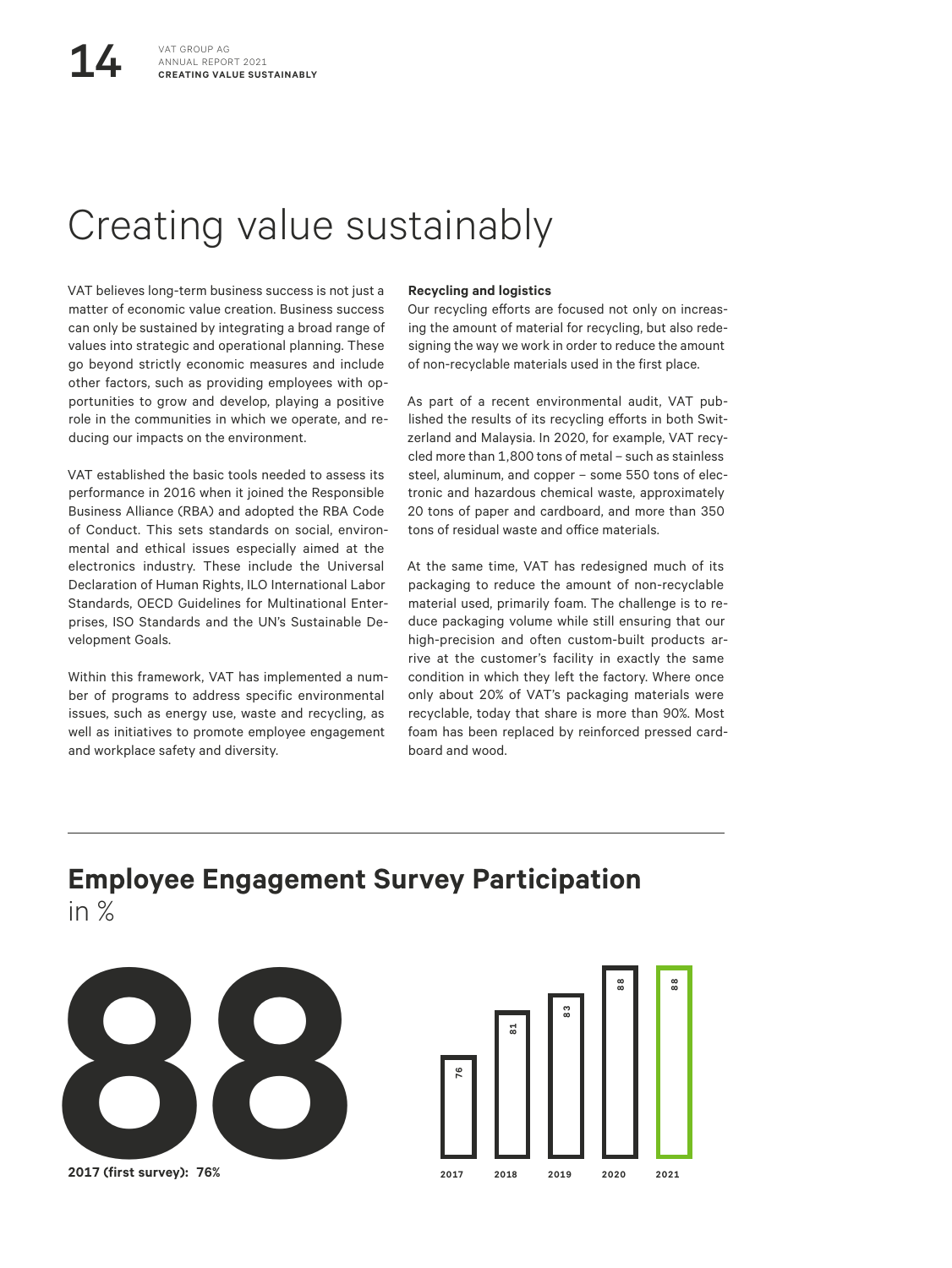### VAT's CO<sub>2</sub> reduction in 2021 in tons

# **~5,000**

We have also designed a system of standardized and re-usable shipping trays for suppliers to further reduce packaging disposal or recycling while improving supply chain efficiency.

Through this measure and others like it, VAT strives to integrate its suppliers into its environmental efforts and to ensure that suppliers follow the environmental and safety principles defined by the ISO 14001 guidelines.

### **Energy**

VAT has actively pursued a low-carbon energy policy for many years. This includes switching to more sustainable energy sources, such as hydro, solar and geothermal, as well as improving the energy efficiency of its operations.

For example, VAT has installed solar photovoltaic panels on its manufacturing facilities in both Switzerland and Malaysia. The installation in Malaysia generates more than 1,700 megawatt-hours of electricity per year. By feeding some of the power into the local grid, the solar panels contribute to a  $CO<sub>2</sub>$  reduction of more than 1,300 tons a year.

In addition, starting in 2021, all of the electricity that VAT draws from the grid in Switzerland is generated using renewable hydro resources. By doing so, the total electricity consumption of about 15 million kilowatt-hours has been converted to  $CO<sub>2</sub>$  neutral.

The company has also installed groundwater heat-exchanger systems in all of its production facilities in Switzerland and plans to roll out the same solution at its plants in Romania and Malaysia. In the new system, cold groundwater is circulated through a heat exchanger and pumped to the production area. There it is piped directly to cool the machines and has replaced air conditioning to create more stable ambient temperatures for production employees and nearby office workers. It has made working conditions in the plant safer as fewer aerosols are released. Energy costs related to cooling have been cut by 75%.

In total, VAT's efforts to reduce its carbon footprint led to an absolute  $CO<sub>2</sub>$  reduction in 2021 of approximately 5,000 tons in a year where VAT grew its business volume by 30%.